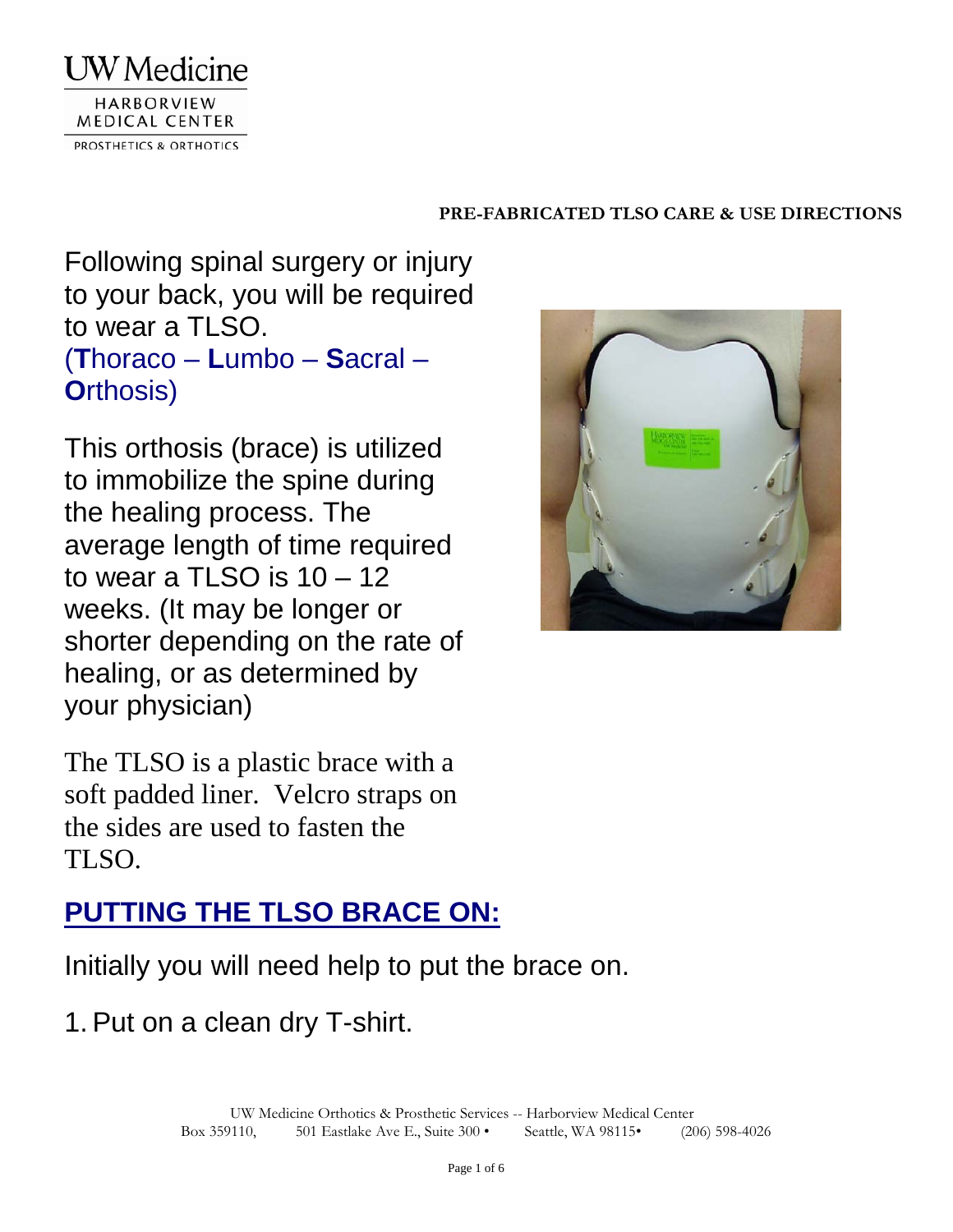

- 2. Identify the back half of the TLSO and determine top/bottom.
- 3. Lying on a flat bed, log roll to one side and have assistance to slide the edge of the brace under your body.
- 4. Be sure the waist indentations line up in between the hip (iliac crest) and the lowest rib. (see picture)



5. Roll onto your back and into the brace. Check again when you are on your back that the waist indentations are in the proper place. Lay the front of the TLSO over the back so the front overlaps the back. Do not tuck the front inside the back.





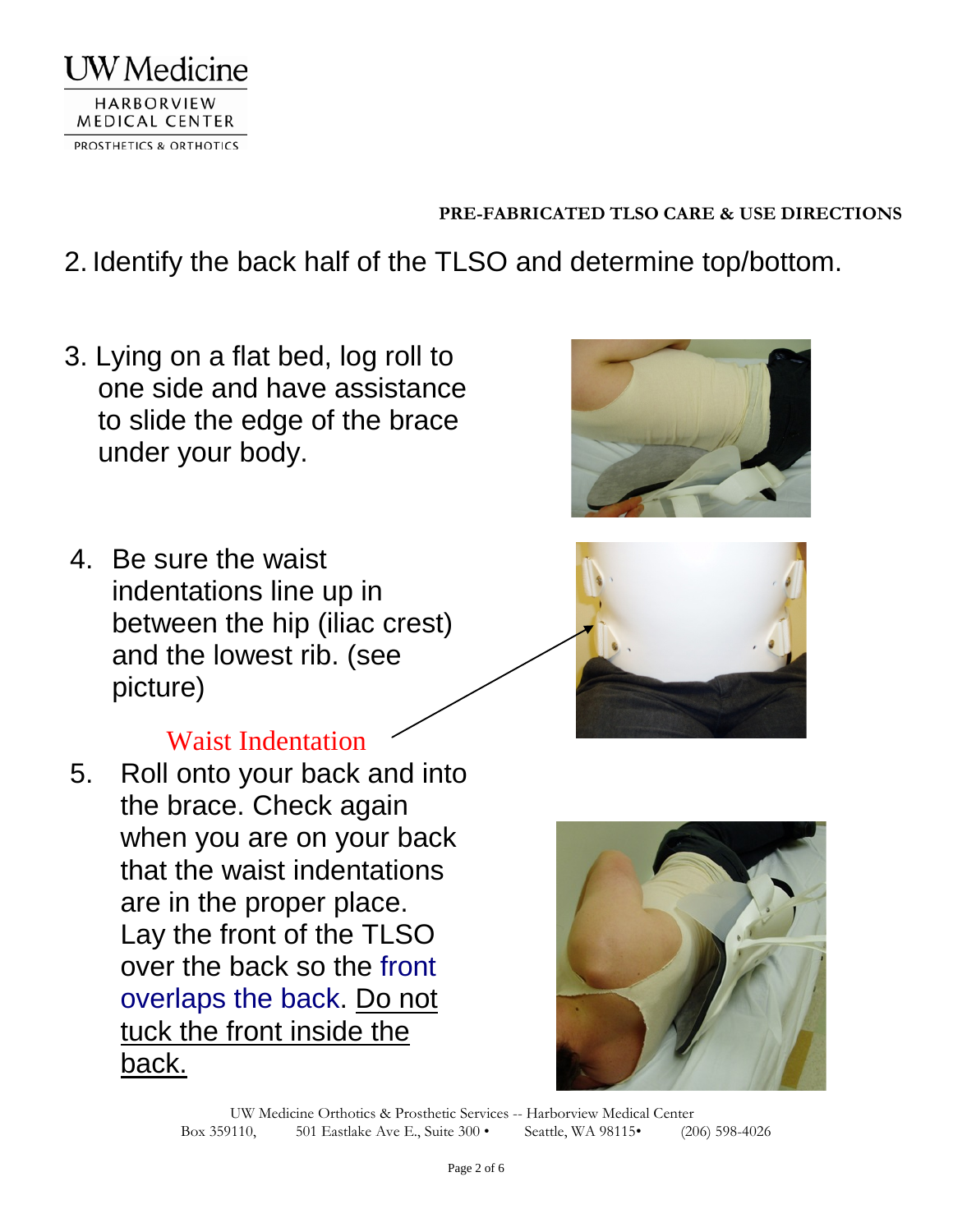

6. Fasten the straps starting with the middle two straps. Next, fasten the top and bottom straps. You may notice that after fastening the top and bottom straps, the middle straps may have worked loose. Retighten the middle straps snugly.



You may have index marks (black lines) to indicate how tightly to pull the straps. Use these marks only as a guideline as these do not account for volume changes due to swelling or weight loss or gain.

The brace must always be worn snugly.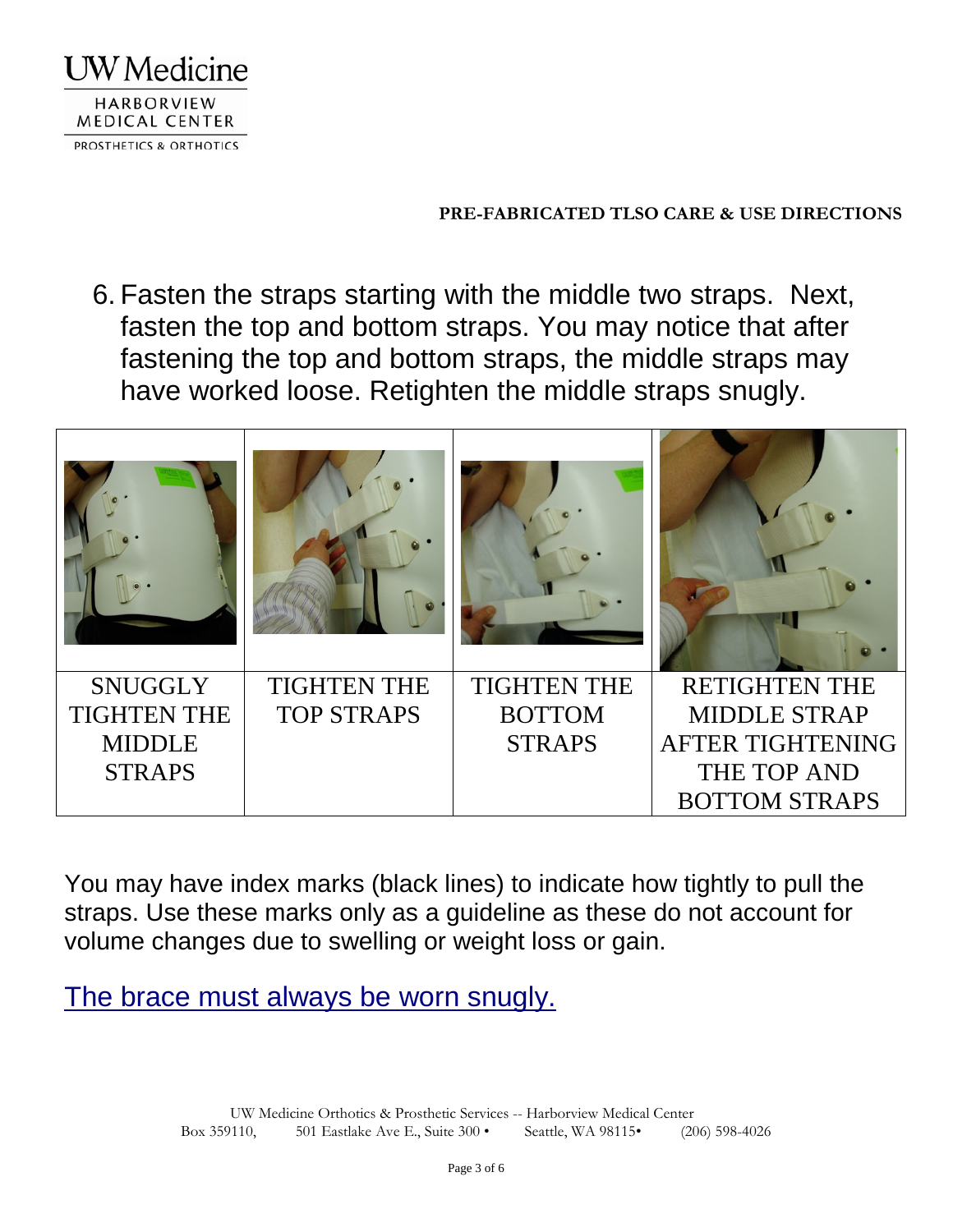

# **BATHING:**

You may not shower until approved to shower by your physician.

When you have been given clearance to shower, you will shower with your brace ON (sitting or standing with a shower chair for balance preferably).

Once the shower is over, lie on your back in the bed, remove the brace with the assistance of others as they help you logroll out of the TLSO. Dry the inside of the brace and change the pads to clean dry ones. Put on a clean, dry tshirt or stockinette and logroll back into TLSO with the assistance of others.

# **SKIN CARE:**

You must keep your skin clean and dry.

Avoid lotions, creams and powders on your skin under the brace. Cornstarch powder (only) may be used if necessary.

Your skin needs to be checked frequently. If you have a painful or red area, it may be due to improper positioning of the TLSO. Reapply the brace lying down and observe the skin again in 1-2 hours. If the painful or red area does not go away after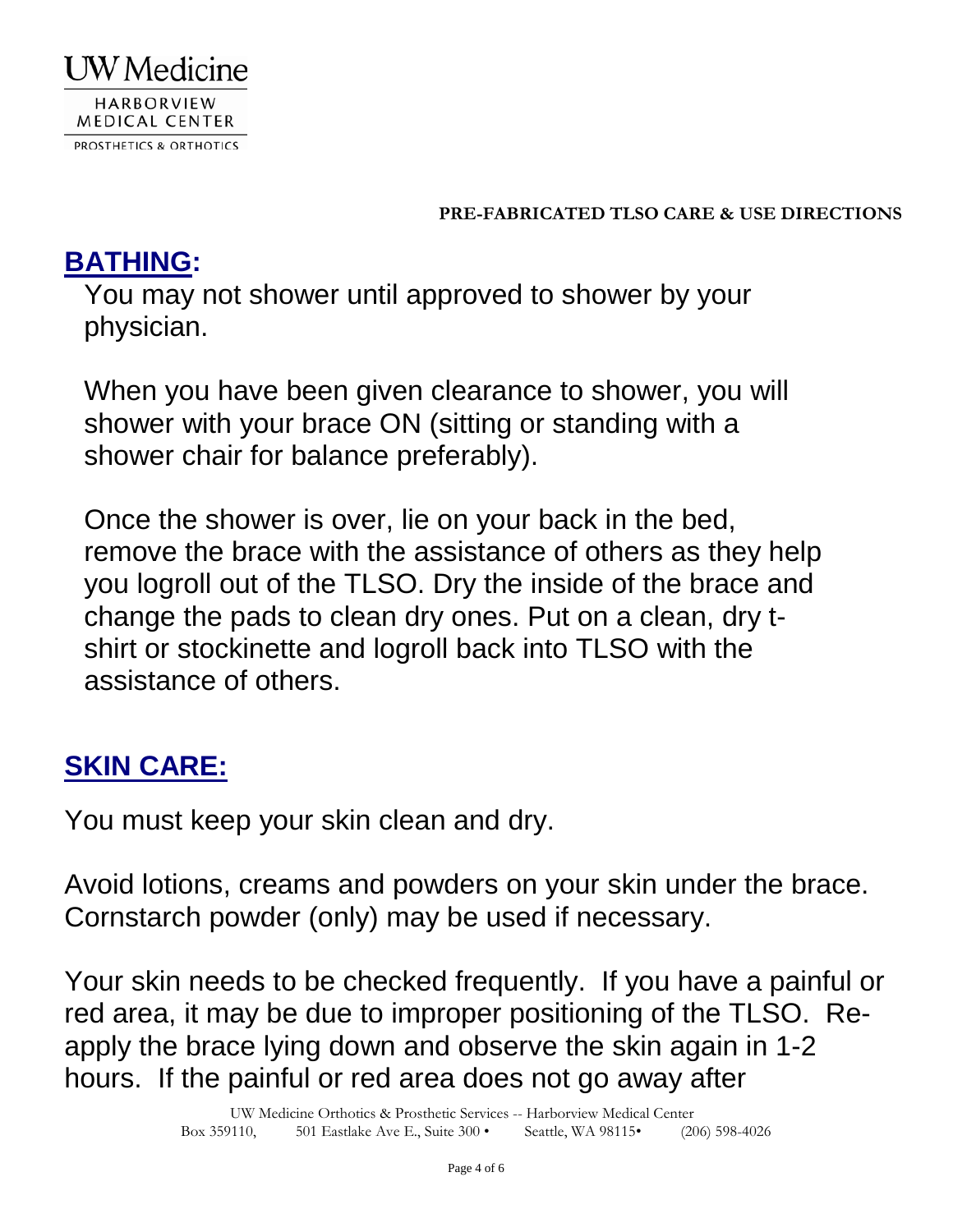

repositioning, your brace may need to be adjusted.

Contact the Orthotics & Prosthetics department at (206) 598–4026. Inform them that you need an adjustment to your TLSO. You will be seen as quickly as possible and given instructions on where to go to have this adjustment made.

If you have an open area from pressure or any irritation from the brace on the incision, you need to contact a nurse. You will be seen by the nurse as well as the orthotist for an adjustment to the brace if necessary.

# **CLOTHING:**

Always wear a tight, clean, dry T-shirt or undershirt under the brace. There must always be a barrier between your skin and the brace.

It may be necessary to change your T-shirt throughout the course of the day. Use the method described previously to remove and reapply the brace to change your T-shirt.

For women, a bra is usually not necessary. If a bra is necessary, we recommend a soft sports-style bra with no metal clips or fasteners.